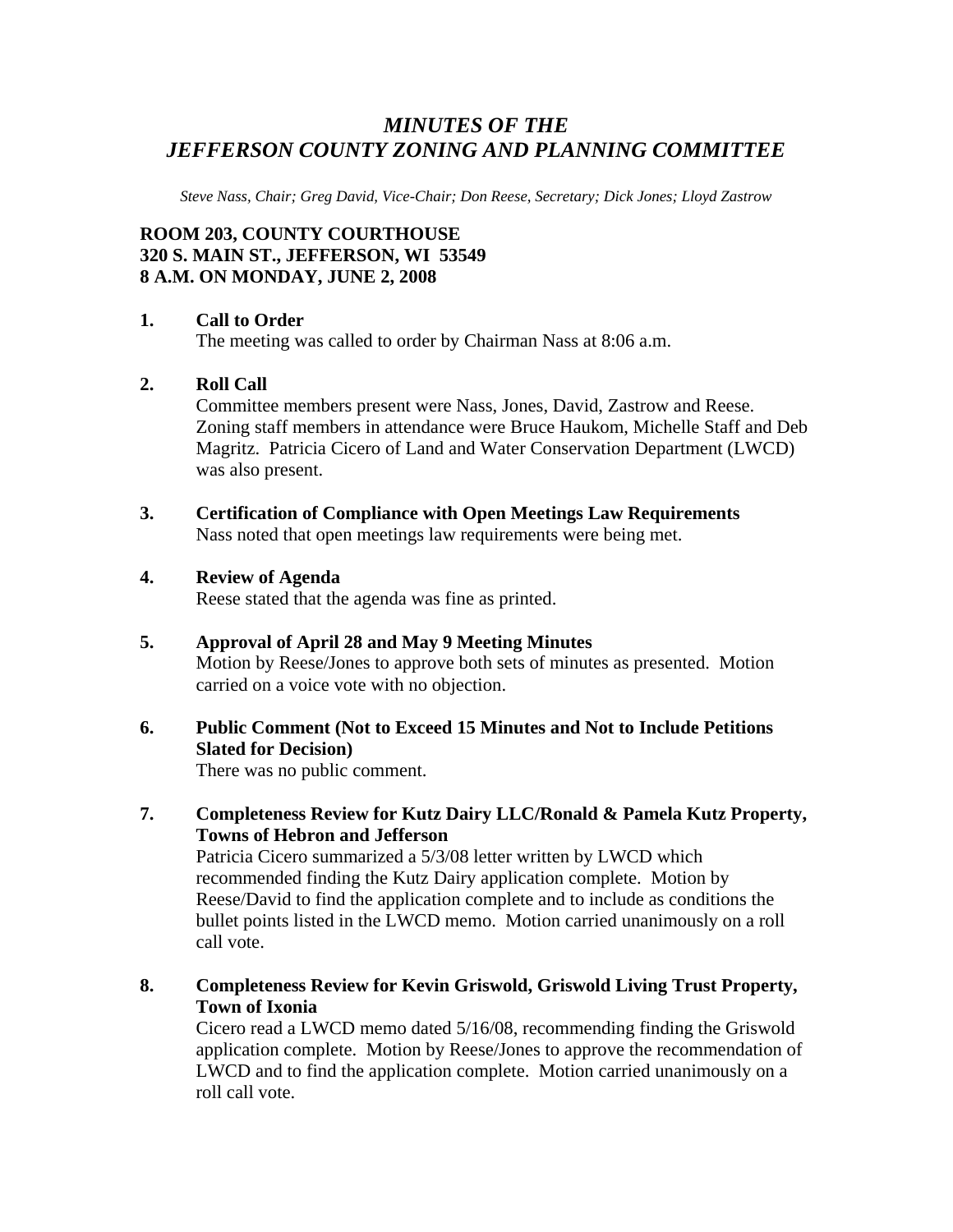**9. Review of Conditional Use CU31-81 Granted to Howard Smith to Allow Consideration of Alternate Methods and New Technology for Waste Management** 

Haukom explained the situation to the Committee, and asked whether they could allow Scott Schneider to complete the five livestock siting worksheets to bring the existing conditional use approval up to today's standards. Cicero explained Dean's Eggs' work with LWCD to date. Motion by Jones/Reese to incorporate current standards into CU31-81. Motion carried on a voice vote with no objection.

- **10. Request by Roy & Cindy Lentz to Replace the Home at N7575 STH 26, Town of Watertown at More Than 100 Feet From its Existing Location**  The request by Roy and Cindy Lentz received on May 14 was read aloud by Haukom. Motion by Reese/David to approve the request; motion carried on a voice vote with no objection.
- **11. Review of Outside Storage Proposal for Ski Slide Storage, LLC at N7777 Ski Slide Road, Town of Ixonia**

Staff explained the proposal. Motion by Reese/Zastrow to approve per plan submitted, with a maximum of eight recreational vehicles permitted. Motion carried on a voice vote with no objection.

# *PLEASE SEE INDIVIDUAL FILES FOR A COMPLETE RECORD OF THE FOLLOWING DECISIONS:*

**12. Decision on Petitions Presented in Public Hearing on January 17, February 21 and April 17, 2008 and Subsequently Postponed:** 

 **APPROVED WITH CONDITIONS** 3314A-08 – Pete Gross, Town of Farmington on a motion by David/Jones. Motion carried on a voice vote with no objection.

**DENIED** 2878A-08M & 3321A-08 – Glen Schilder, Town of Farmington, both on motions by Reese/Jones. Motions carried on voice votes with no objection. **APPROVED WITH CONDITIONS** 3317A-08 on a motion by Reese/David & 3322A-08 on a motion by David/Reese for Nate Holland, Town of Jefferson. Motions carried on voice votes with no objection.

**POSTPONED** 3328T-08 – Jefferson County Text Amendment Regarding Modifying Area Allowed for Farm Consolidations on a motion by Reese/Zastrow. Motion carried on a voice vote with no objection.

# **A break was taken at 9:46a.m.; the meeting resumed at 9:51 a.m.**

**13. Decision on Petitions Presented in Public Hearing on May 15, 2008: APPROVED WITH CONDITIONS** 3330A-08 – Vivian Daye, Town of Waterloo on a motion by Reese/Jones. Motion carried on a voice vote with no objection.